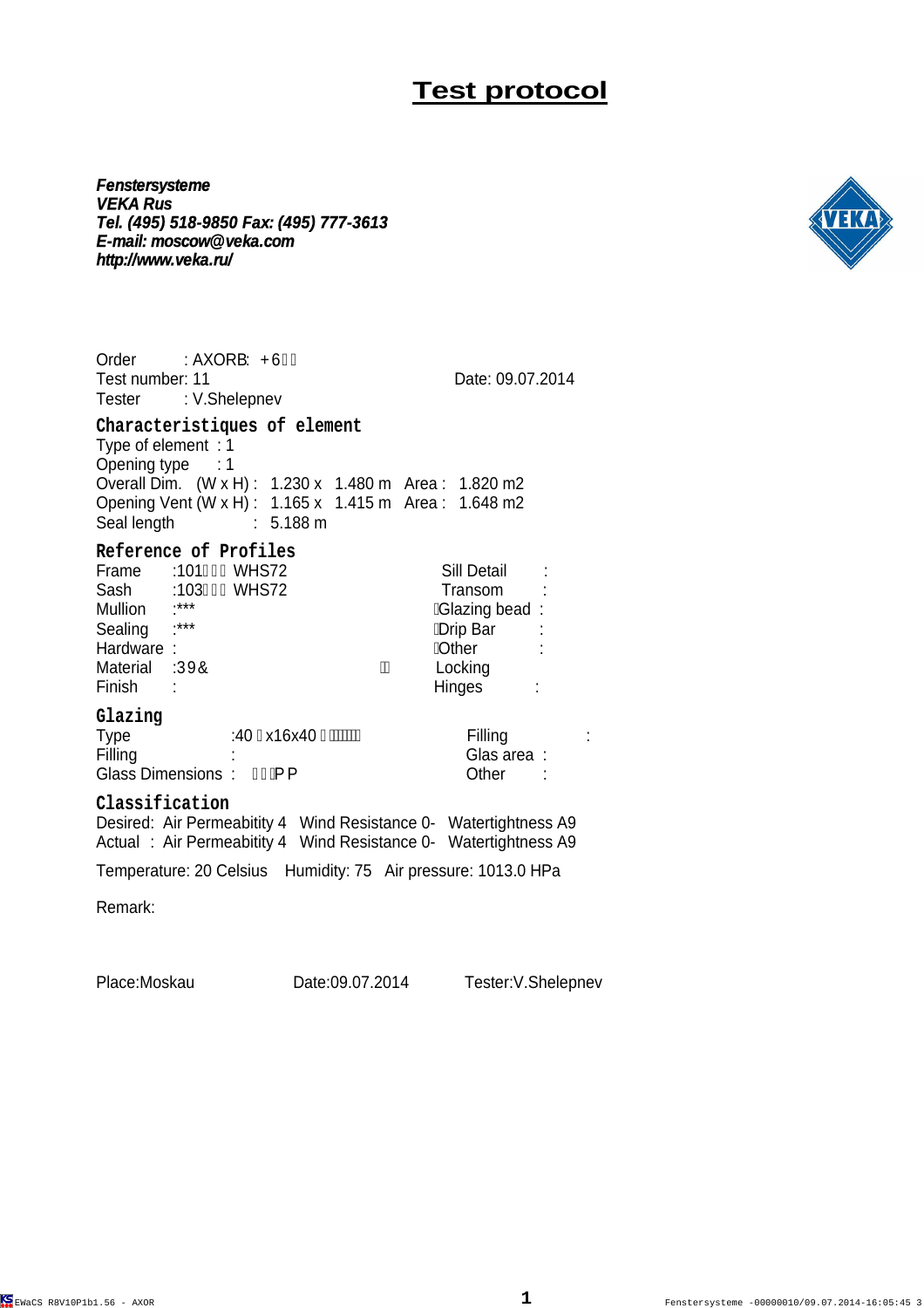#### **Fenstersysteme**



### Air Permeabitity: EN 12207 in accordance with BS EN 1026

Window surface: 1.820 m2 Seal length: 5.188 m

1. Air Permeabitity pressure / Air Permeabitity suction

| Pressure                 |               | Qc               | Qtc              |             | Window surface | Joints    | length         |
|--------------------------|---------------|------------------|------------------|-------------|----------------|-----------|----------------|
| Desired                  | <u>Actual</u> | m <sup>3</sup> h | m <sup>3</sup> h | $m^3/h/m^3$ | class          | $m^3/h/m$ | class          |
| $+$                      |               |                  |                  |             |                |           |                |
| 50                       | 50            | 0.00             | 0.08             | 0.04        | 4              | 0.01      | 4              |
| 100                      | 100           | 0.00             | 0.08             | 0.04        | 4              | 0.01      | 4              |
| 150                      | 151           | 0.00             | 0.48             | 0.26        | $\overline{4}$ | 0.09      | $\overline{4}$ |
| 200                      | 200           | 0.00             | 0.65             | 0.36        | 4              | 0.12      | $\overline{4}$ |
| 250                      | 250           | 0.00             | 0.78             | 0.43        | $\overline{4}$ | 0.15      | $\overline{4}$ |
| 300                      | 301           | 0.00             | 0.92             | 0.50        | 4              | 0.17      | 4              |
| 450                      | 452           | 0.00             | 1.33             | 0.73        | $\overline{4}$ | 0.25      | $\overline{4}$ |
| 600                      | 602           | 0.00             | 1.72             | 0.94        | $\overline{4}$ | 0.33      | $\overline{4}$ |
| $\overline{\phantom{m}}$ |               |                  |                  |             |                |           |                |
| $-50$                    | $-50$         | 0.00             | 0.10             | 0.05        | 4              | 0.02      | 4              |
| $-100$                   | $-100$        | 0.00             | 0.11             | 0.06        | 4              | 0.02      | $\overline{4}$ |
| $-150$                   | $-150$        | 0.00             | 0.61             | 0.33        | 4              | 0.11      | $\overline{4}$ |
| $-200$                   | $-200$        | 0.00             | 0.75             | 0.41        | $\overline{4}$ | 0.14      | $\overline{4}$ |
| $-250$                   | $-250$        | 0.00             | 0.89             | 0.49        | 4              | 0.17      | 4              |
| $-300$                   | $-300$        | 0.00             | 0.99             | 0.54        | $\overline{4}$ | 0.19      | $\overline{4}$ |
| $-450$                   | $-453$        | 0.00             | 1.32             | 0.73        | $\overline{4}$ | 0.25      | $\overline{4}$ |
| $-600$                   | $-601$        | 0.00             | 1.67             | 0.92        | $\overline{4}$ | 0.32      | $\overline{4}$ |
| Average                  |               |                  |                  |             |                |           |                |
| 50                       | 50            | 0.00             | 0.09             | 0.05        | 4              | 0.01      | 4              |
| 100                      | 100           | 0.00             | 0.09             | 0.05        | $\overline{4}$ | 0.01      | $\overline{4}$ |
| 150                      | 150           | 0.00             | 0.55             | 0.30        | 4              | 0.10      | $\overline{4}$ |
| 200                      | 200           | 0.00             | 0.70             | 0.38        | $\overline{4}$ | 0.13      | $\overline{4}$ |
| 250                      | 250           | 0.00             | 0.84             | 0.46        | $\overline{4}$ | 0.16      | $\overline{4}$ |
| 300                      | 300           | 0.00             | 0.96             | 0.52        | $\overline{4}$ | 0.18      | $\overline{4}$ |
| 450                      | 452           | 0.00             | 1.33             | 0.73        | 4              | 0.25      | $\overline{4}$ |
| 600                      | 601           | 0.00             | 1.70             | 0.93        | $\overline{4}$ | 0.32      | $\overline{4}$ |

Pressure: 4 Suction: 4 Average value: 4

2. Air Permeabitity pressure / Air Permeabitity suction

| Pressure |        | Qc               | Qtc              | Window surface                         |                | Joints<br>length |                |
|----------|--------|------------------|------------------|----------------------------------------|----------------|------------------|----------------|
| Desired  | Actual | m <sup>3</sup> h | m <sup>3</sup> h | $\mathrm{m}^3/\mathrm{h}/\mathrm{m}^3$ | class          | $m^3/h/m$        | class          |
| $^{+}$   |        |                  |                  |                                        |                |                  |                |
| 50       | 50     | 0.00             | 0.09             | 0.05                                   | 4              | 0.01             | 4              |
| 100      | 100    | 0.00             | 0.09             | 0.05                                   | 4              | 0.01             | 4              |
| 150      | 150    | 0.00             | 0.53             | 0.29                                   | 4              | 0.10             | $\bf 4$        |
| 200      | 200    | 0.00             | 0.67             | 0.37                                   | 4              | 0.13             | 4              |
| 250      | 251    | 0.00             | 0.83             | 0.45                                   | 4              | 0.16             | $\overline{4}$ |
| 300      | 300    | 0.00             | 0.96             | 0.53                                   | 4              | 0.18             | $\overline{4}$ |
| 450      | 452    | 0.00             | 1.34             | 0.73                                   | $\overline{4}$ | 0.25             | $\overline{4}$ |
| 600      | 601    | 0.00             | 1.76             | 0.96                                   | $\overline{4}$ | 0.33             | $\overline{4}$ |
|          |        |                  |                  |                                        |                |                  |                |
| $-50$    | $-50$  | 0.00             | 0.11             | 0.06                                   | 4              | 0.02             | 4              |
| $-100$   | $-100$ | 0.00             | 0.11             | 0.06                                   | 4              | 0.02             | 4              |
| $-150$   | $-150$ | 0.00             | 0.59             | 0.32                                   | 4              | 0.11             | $\overline{4}$ |
| $-200$   | $-201$ | 0.00             | 0.75             | 0.41                                   | $\overline{4}$ | 0.14             | 4              |
| $-250$   | $-250$ | 0.00             | 0.87             | 0.47                                   | 4              | 0.16             | $\overline{4}$ |
| $-300$   | $-300$ | 0.00             | 0.99             | 0.54                                   | 4              | 0.19             | $\overline{4}$ |
| $-450$   | $-452$ | 0.00             | 1.30             | 0.71                                   | 4              | 0.25             | $\overline{4}$ |
| $-600$   | $-603$ | 0.00             | 1.62             | 0.89                                   | 4              | 0.31             | $\overline{4}$ |
| Average  |        |                  |                  |                                        |                |                  |                |
| 50       | 50     | 0.00             | 0.10             | 0.05                                   | 4              | 0.02             | 4              |
| 100      | 100    | 0.00             | 0.10             | 0.05                                   | 4              | 0.02             | $\overline{4}$ |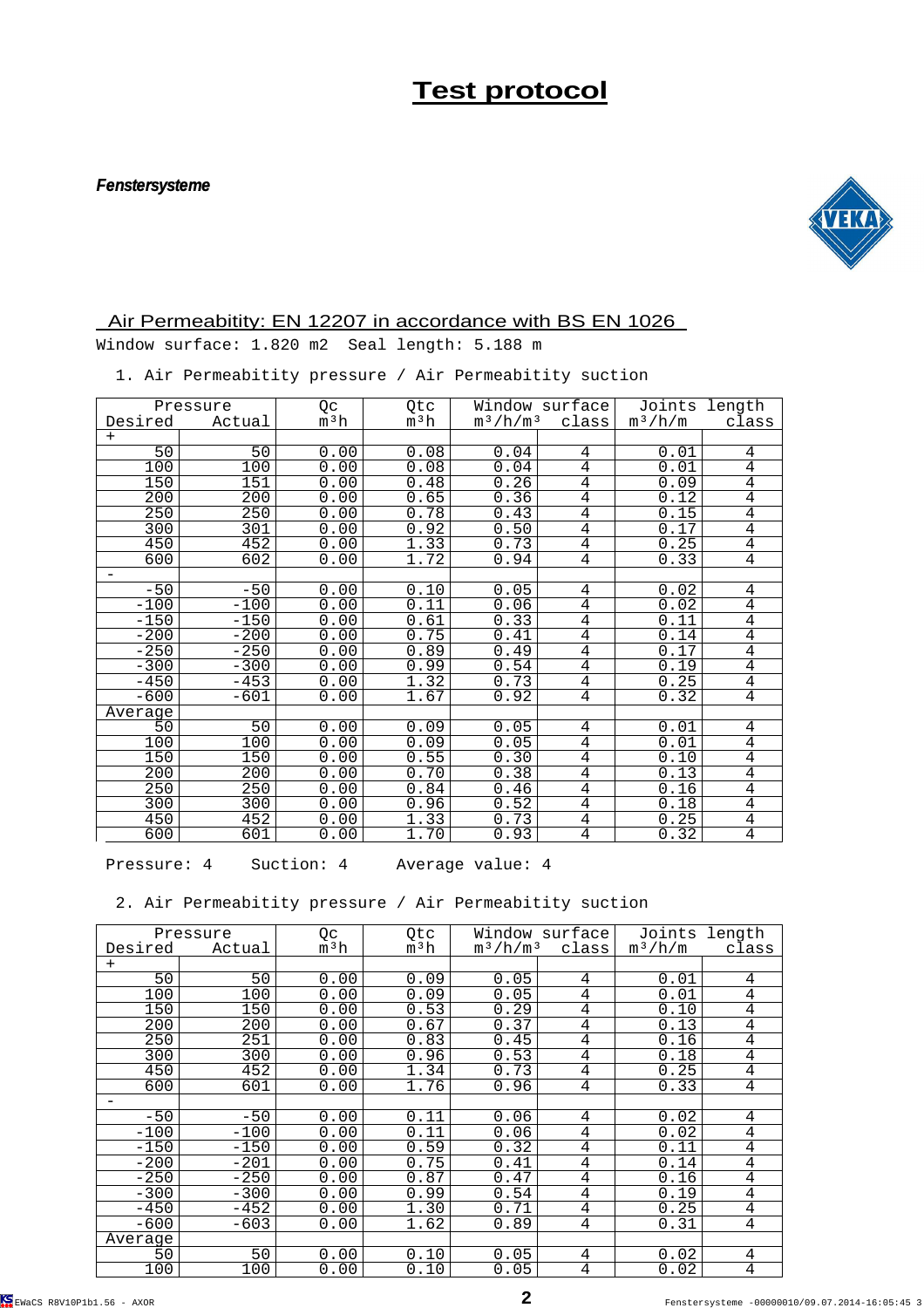#### **Fenstersysteme**



|          | 2. ALL LOIMCADICIC, PICDDUIC / AIL LOIMCADICIC, DUCCION |        |                  |             |                |           |               |
|----------|---------------------------------------------------------|--------|------------------|-------------|----------------|-----------|---------------|
| Pressure |                                                         | Qс     | 0tc              |             | Window surface |           | Joints length |
| Desired  | Actual                                                  | $m^3h$ | m <sup>3</sup> h | $m^3/h/m^3$ | class          | $m^3/h/m$ | class         |
| 150      | 150                                                     | 0.00   | 0.56             | 0.30        |                | 0.10      |               |
| 200      | 200                                                     | 0.00   | 0.71             | 0.39        |                | 0.13      |               |
| 250      | 250                                                     | 0.00   | 0.85             | 0.46        |                | 0.16      |               |
| 300      | 300                                                     | 0.00   | 0.97             | 0.53        |                | 0.18      |               |
| 450      | 452                                                     | 0.00   | 1.32             | 0.72        |                | 0.25      |               |
| 600      | 602                                                     | 0.00   | 1.69             | 0.92        |                | 0.32      |               |
|          |                                                         |        |                  |             |                |           |               |

2. Air Permeabitity pressure / Air Permeabitity suction

Pressure: 4 Suction: 4 Average value: 4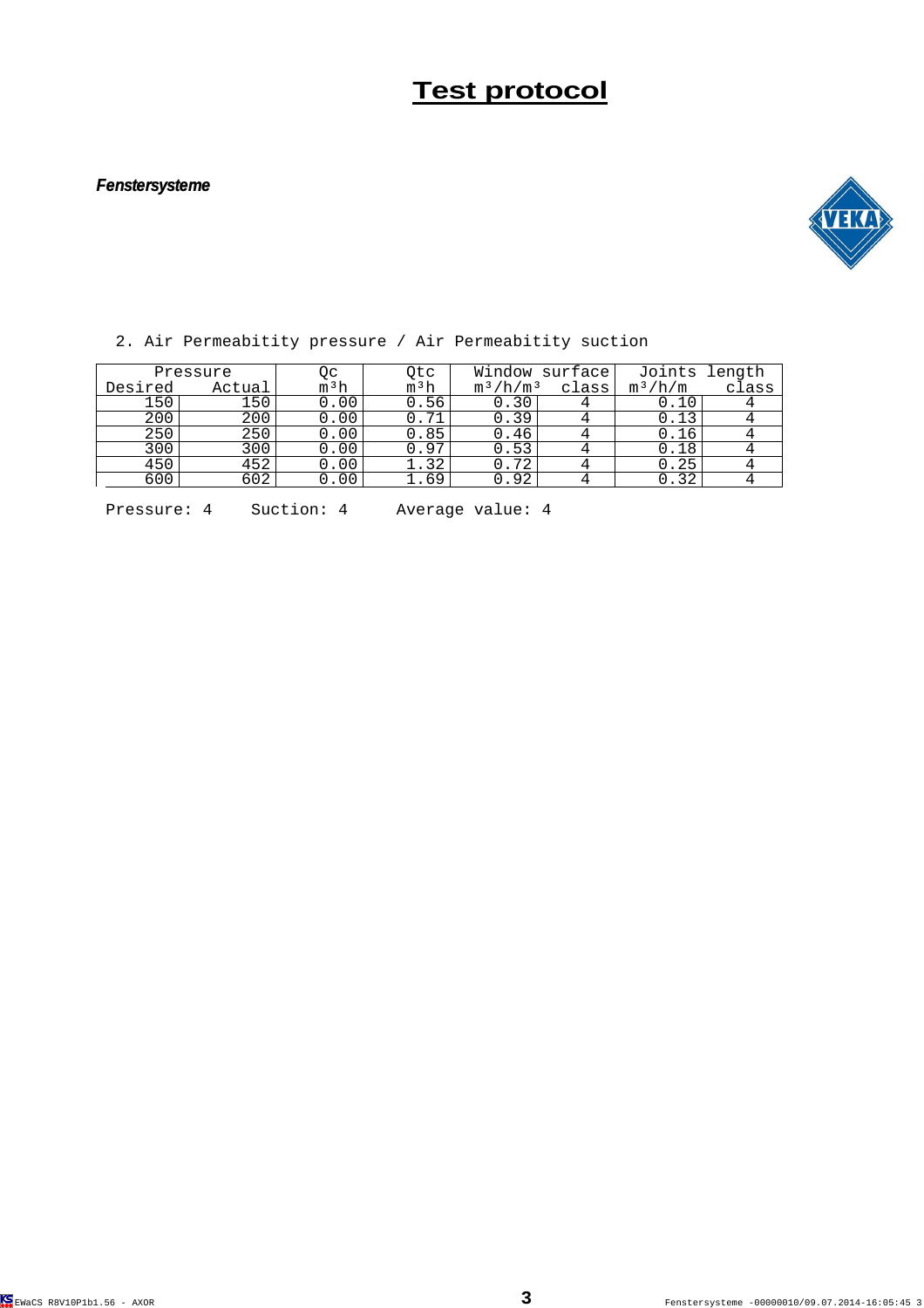#### **Fenstersysteme**



### Watertightness: BS EN 1027 -

 Spaying method A Number of nozzles: 3 Vol. Water: 360.0 litre/hour Spaying angle:24 Degree  $\qquad \qquad$  : 6.0 litre/minute Add. spraying pipe Number of nozzles: 0 Vol. Water: 0.0 litre/hour ( 1.0 litre/nozzle ) : 0.0 litre/minute

1. Watertightness pressure

| Pressure |        | Time     | Remark |
|----------|--------|----------|--------|
| Desired  | Actual |          |        |
|          |        | 00:15:00 | OK     |
| 50       | 50     | 00:05:00 | ΟK     |
| 100      | 100    | 00:05:00 | ΟK     |
| 150      | 150    | 00:05:00 | ΟK     |
| 200      | 201    | 00:05:00 | ΟK     |
| 250      | 251    | 00:05:00 | ΟK     |
| 300      | 300    | 00:05:00 | ΟK     |
| 450      | 452    | 00:05:00 | ΟK     |
| 600      | 602    | 00:05:00 | ΟK     |

 Watertightness Class: A9 Point of water ingress :

Probable cause of leakage :